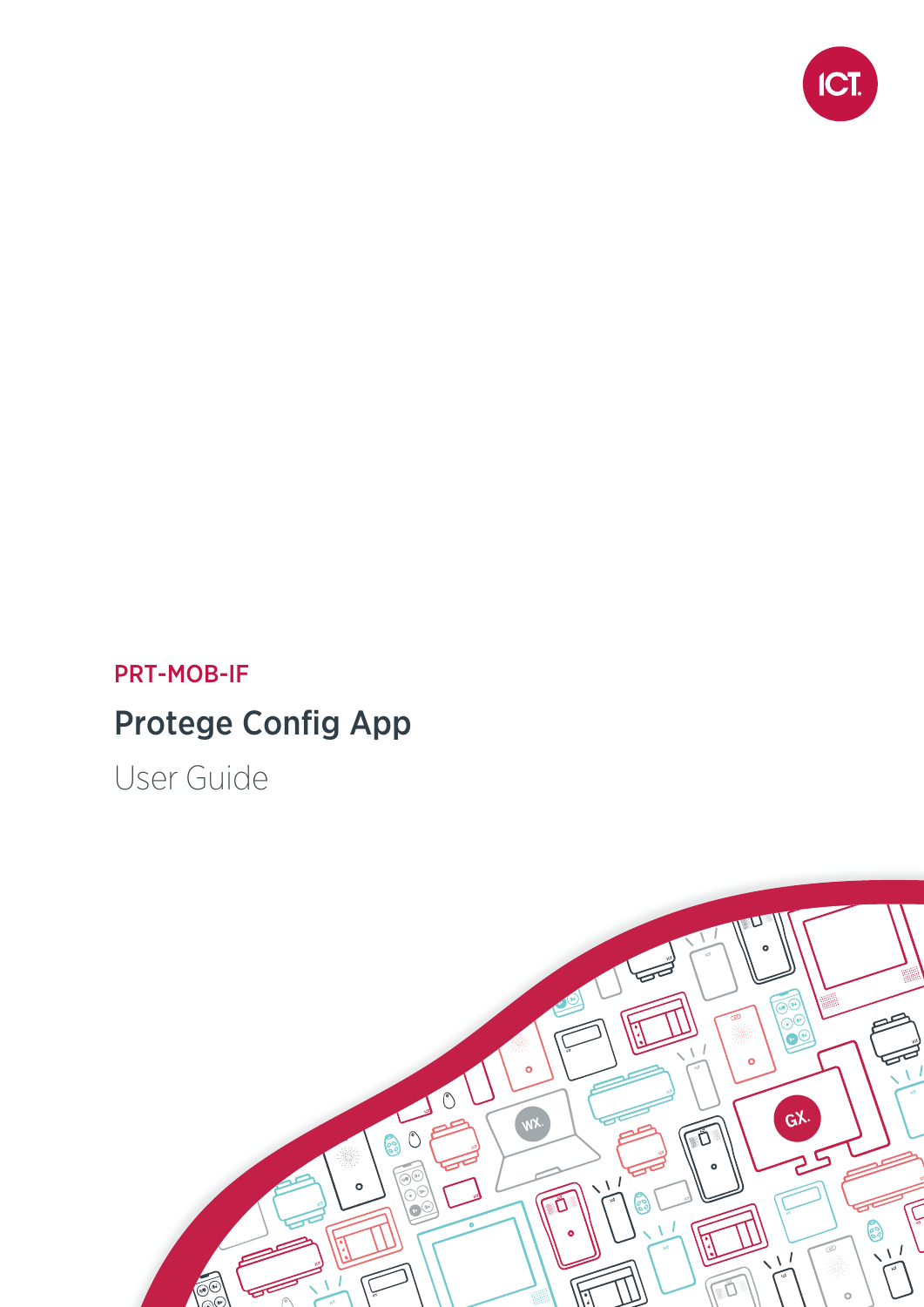The specifications and descriptions of products and services contained in this document were correct at the time of printing. Integrated Control Technology Limited reserves the right to change specifications or withdraw products without notice. No part of this document may be reproduced, photocopied, or transmitted in any form or by any means (electronic or mechanical), for any purpose, without the express written permission of Integrated Control Technology Limited. Designed and manufactured by Integrated Control Technology Limited, Protege® and the Protege® Logo are registered trademarks of Integrated Control Technology Limited. All other brand or product names are trademarks or registered trademarks of their respective holders.

Copyright © Integrated Control Technology Limited 2003-2021. All rights reserved.

Last Published: 04-Nov-21 11:25 AM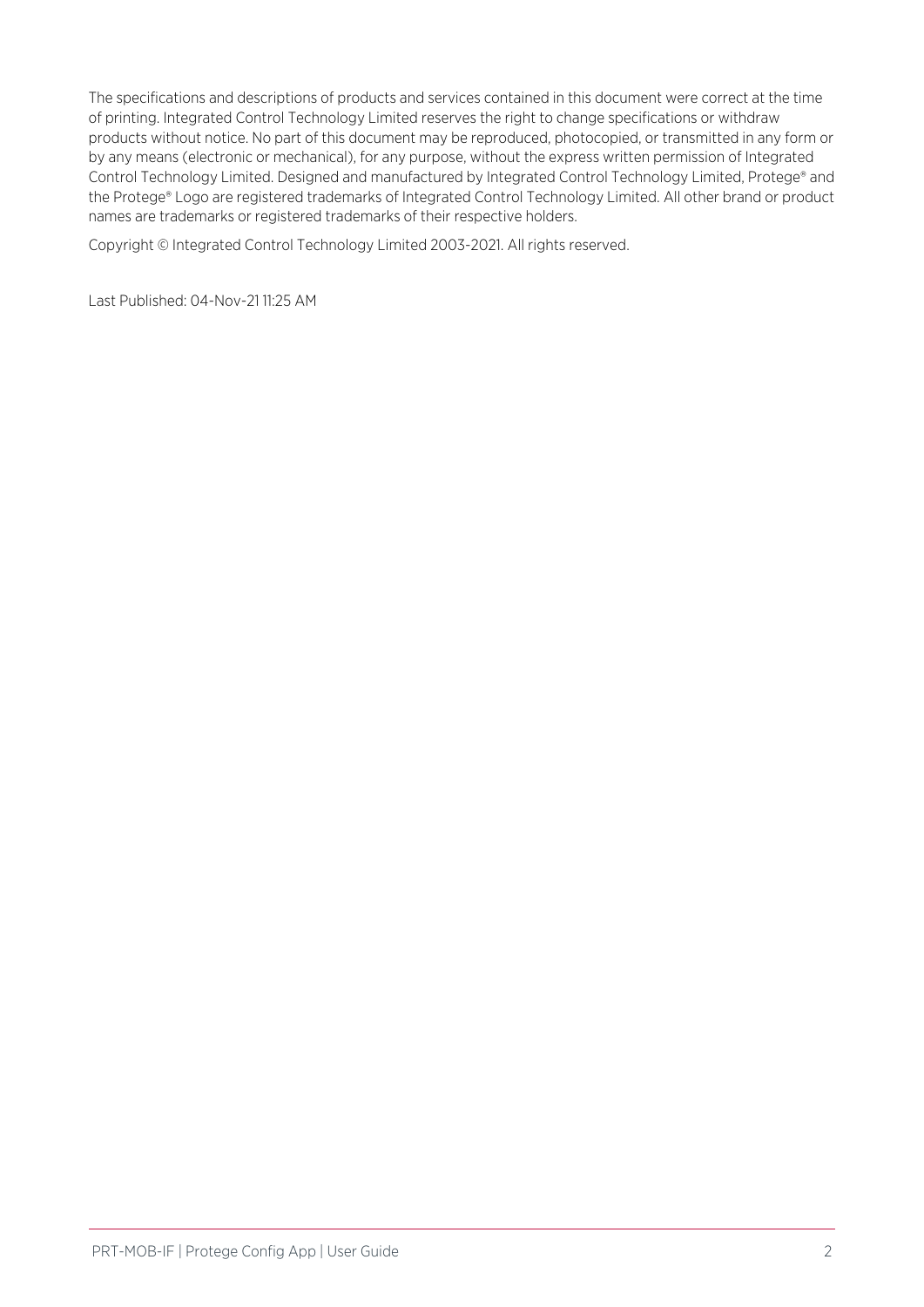# **Contents**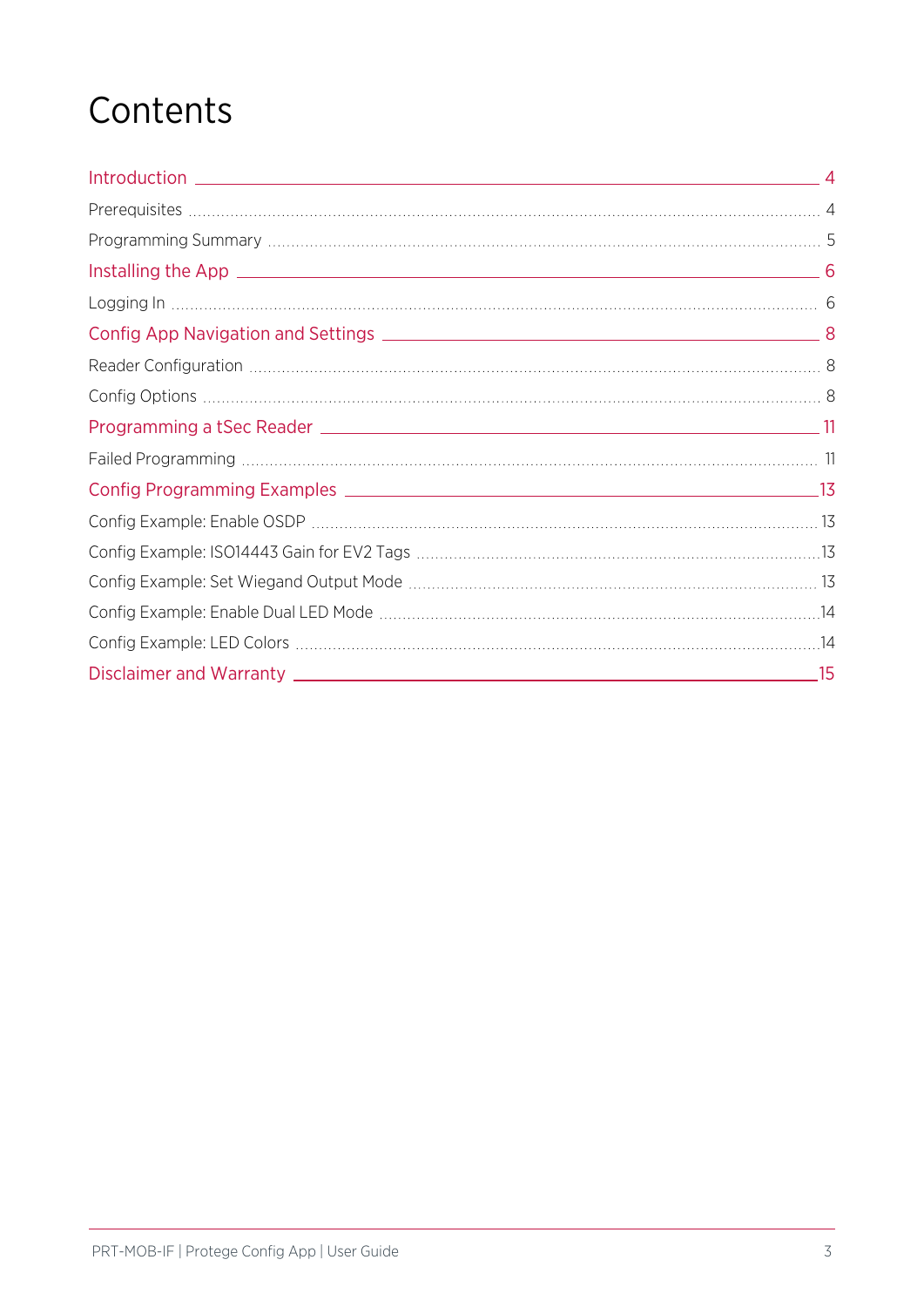# <span id="page-3-0"></span>Introduction

The Protege Config App is specifically designed to provide a secure, convenient and flexible method for programming a **Bluetooth®** Wireless Technology enabled tSec Reader.

Use the Protege Config App to easily configure LED colors, define the Bluetooth® read range, set the reader to firmware update mode or factory default the reader. A configurable hex setting also provides the flexibility of programming custom TLVs for advanced programming. All of this can be achieved with a couple of taps on your smartphone or mobile device.

#### <span id="page-3-1"></span>**Prerequisites**

#### Config App

To use the Config App you will need:

- An app account
- ⦁ A mobile credential

If you already have a Protege Mobile App account and mobile credential (product code: PRX-MCR), these same login credentials can be used to access the Config App.

If you do not have a Protege mobile credential, contact ICT Customer Services to be issued one for use with the Config App. You can make a new app account after installing the app (see [page 6\)](#page-5-1).

#### tSec Reader

To use the Config App to program a tSec Reader, the reader must meet the following requirements:

- ⦁ Firmware version 1.04.254 or higher
- ⦁ Bluetooth® capability
- ⦁ RGB LEDs (if configuring LED colors)

Firmware version: It is not possible to specifically identify the firmware version on a reader. The version the reader was shipped with can be checked by contacting ICT Technical Support and providing the reader's serial number. Alternatively, upgrade the firmware to a known compatible version.

Bluetooth® capability: The sticker on the back of the reader identifies the hardware configuration. The Model code must contain BT to signify that the reader is Bluetooth® enabled.

#### Confirming Compatibility

Reader compatibility can be easily checked using the Config App. When programming the reader (see [page 11\)](#page-10-0), tap Select Reader to display a list of nearby readers that can be contacted over Bluetooth®. If the reader's serial number is displayed as a **Broadcast Address** (preceded by  $R$ ), the reader is compatible with the Config App.

If only the reader model is displayed, but not its serial number, then it cannot currently be configured using the app. The reader most likely requires a firmware upgrade before it can be configured using the app.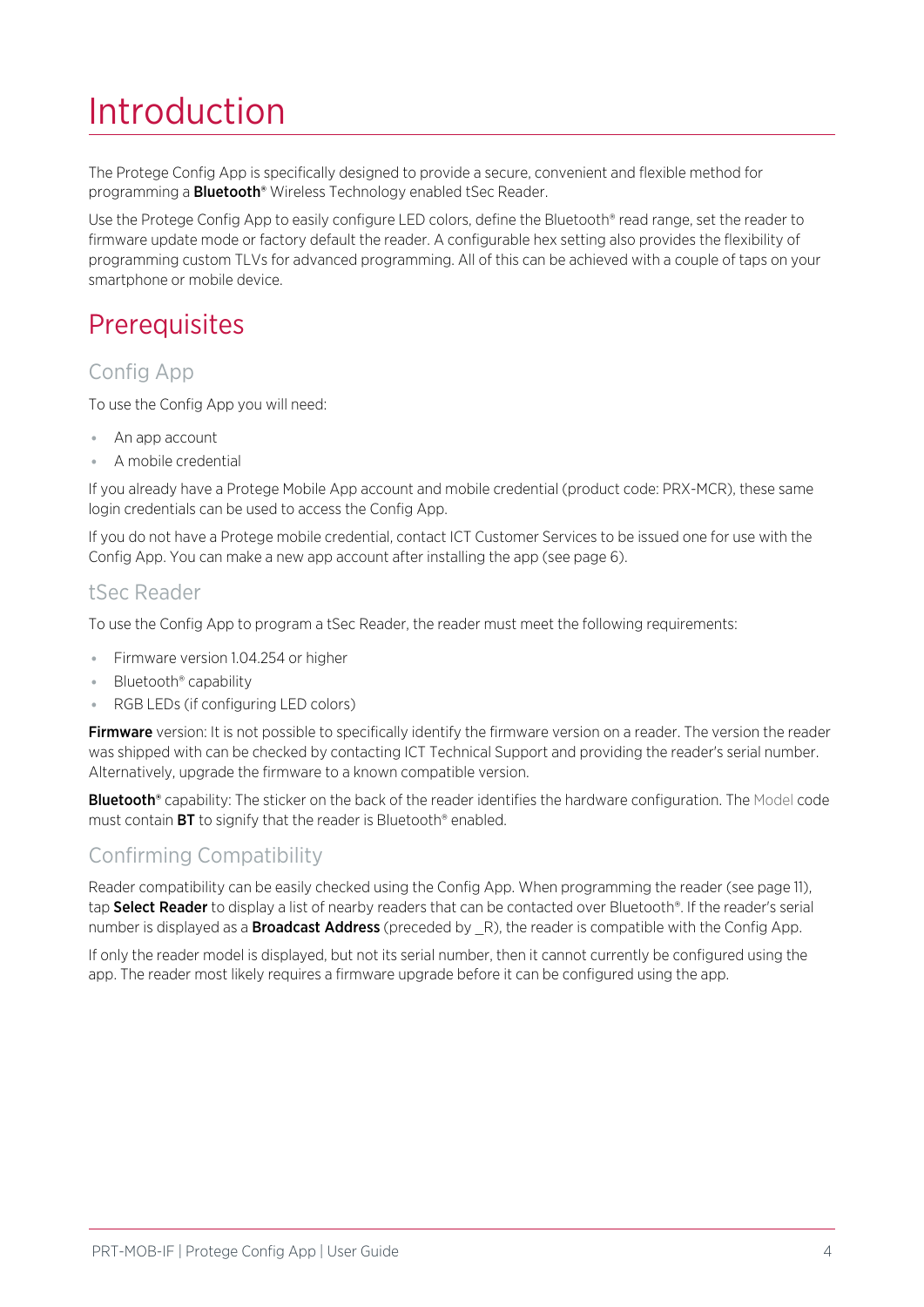### <span id="page-4-0"></span>Programming Summary

To program a tSec Reader using the Config App:

- 1. Log in to the app using your app account.
- 2. Select your Credential Profile.

Your credential profile is automatically assigned to your app account with your mobile credential, and is based on the credential issuer and the site the credential was allocated to.

- 3. Create a **Reader Configuration** (config) comprising the required TLV settings.
- 4. Activate Bluetooth® on your device (if not already activated).
- 5. Power cycle the reader you want to program.
- 6. Select the config to program the reader with.
- 7. Apply the configuration to the reader, within two minutes of startup. Hold your mobile device close to the reader and tap Scan Closest to apply the configuration.

When programming is successful the reader will beep 4 times quickly, then restart.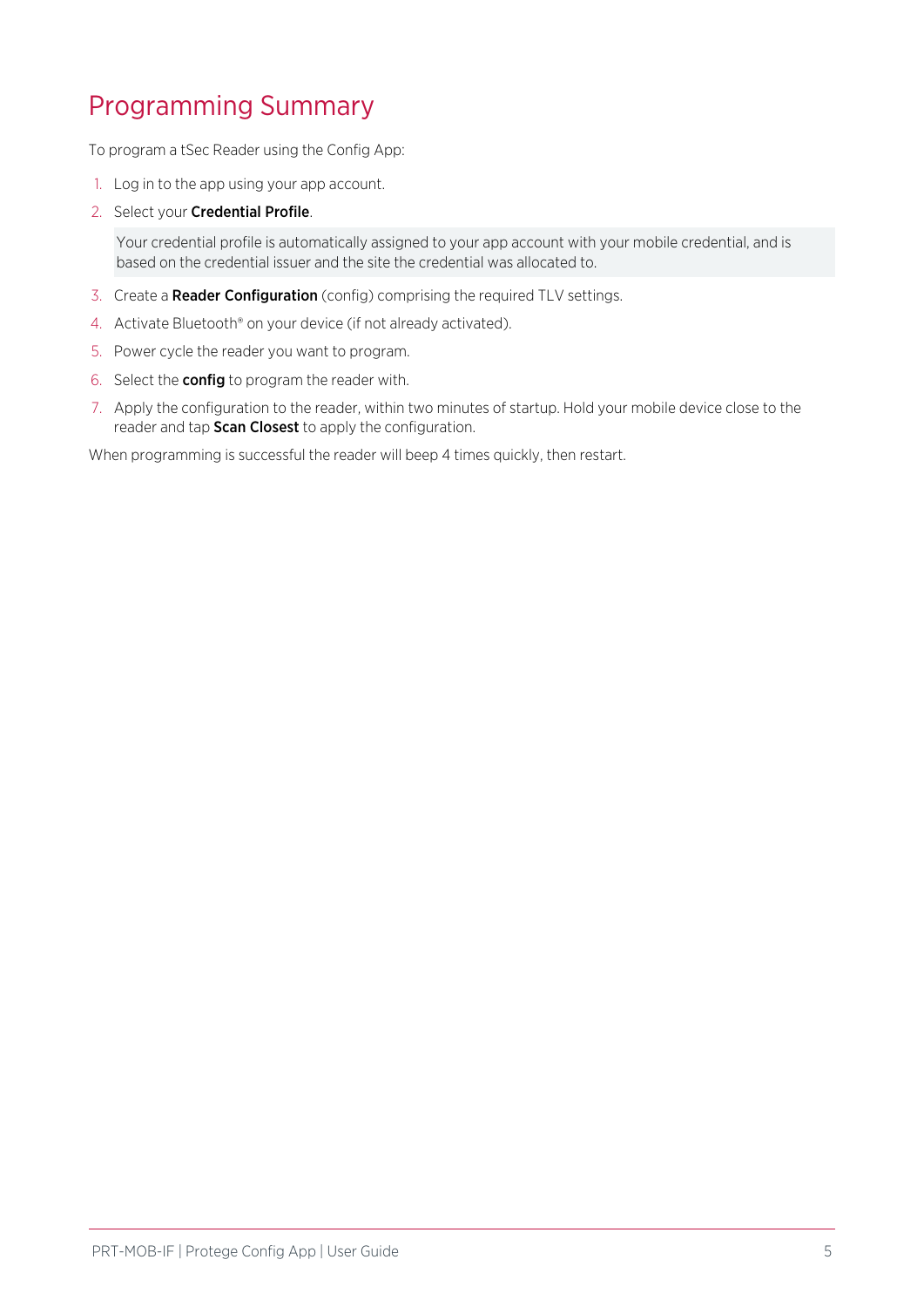## <span id="page-5-0"></span>Installing the App

To begin using the Protege Config App you will first need to download and install it on your phone. The Protege Config App is available from the Google Play Store and from the App Store.

#### Downloading for Android Devices

- 1. On your Android device, navigate to the Google Play Store.
- 2. Enter **Protege Config** into the search bar.
- 3. Select the Protege Config App.
- 4. Tap Install.

#### Downloading for iPhone / iPad

- 1. On your iOS device, navigate to the App Store.
- 2. From the search bar, enter **Protege Config**.
- 3. Select the **Protege Config** App.
- <span id="page-5-1"></span>4. Tap GET.

#### Logging In

The Protege Config App uses the same account credentials as your Protege Mobile App. If you already have an account on the Mobile App, you can simply use the same account to log in to the Config App.

While the Config App and Mobile App can operate at the same time, the Mobile App can interfere with Bluetooth® connections from the Config App and cause programming to fail, so it is strongly recommended to close the Mobile App before logging in to the Config App.

If you do not have an existing account, it is easy to create a new one either by entering a new email address and password, or by linking to a social media account.

Protege Config App data is linked to your account and not to the device the app is installed on. This enables you to log in to the app on multiple devices and retain your settings.

Once you have selected a login method, ensure this is the only method you use to access the app. Each method creates a unique account which will not be able to access the mobile credential or configurations linked to other accounts.

#### Logging In for the First Time

- 1. Open the Protege Config App.
- 2. You will be presented with a Login screen. When you log in for the first time, you can select your preferred authentication method:
	- Sign in using an existing Protege Mobile App account
	- Sign in with Facebook
	- Sign in with Google
	- Sign in with Twitter
	- Create new account

Signing in with social media accounts is only available for Android.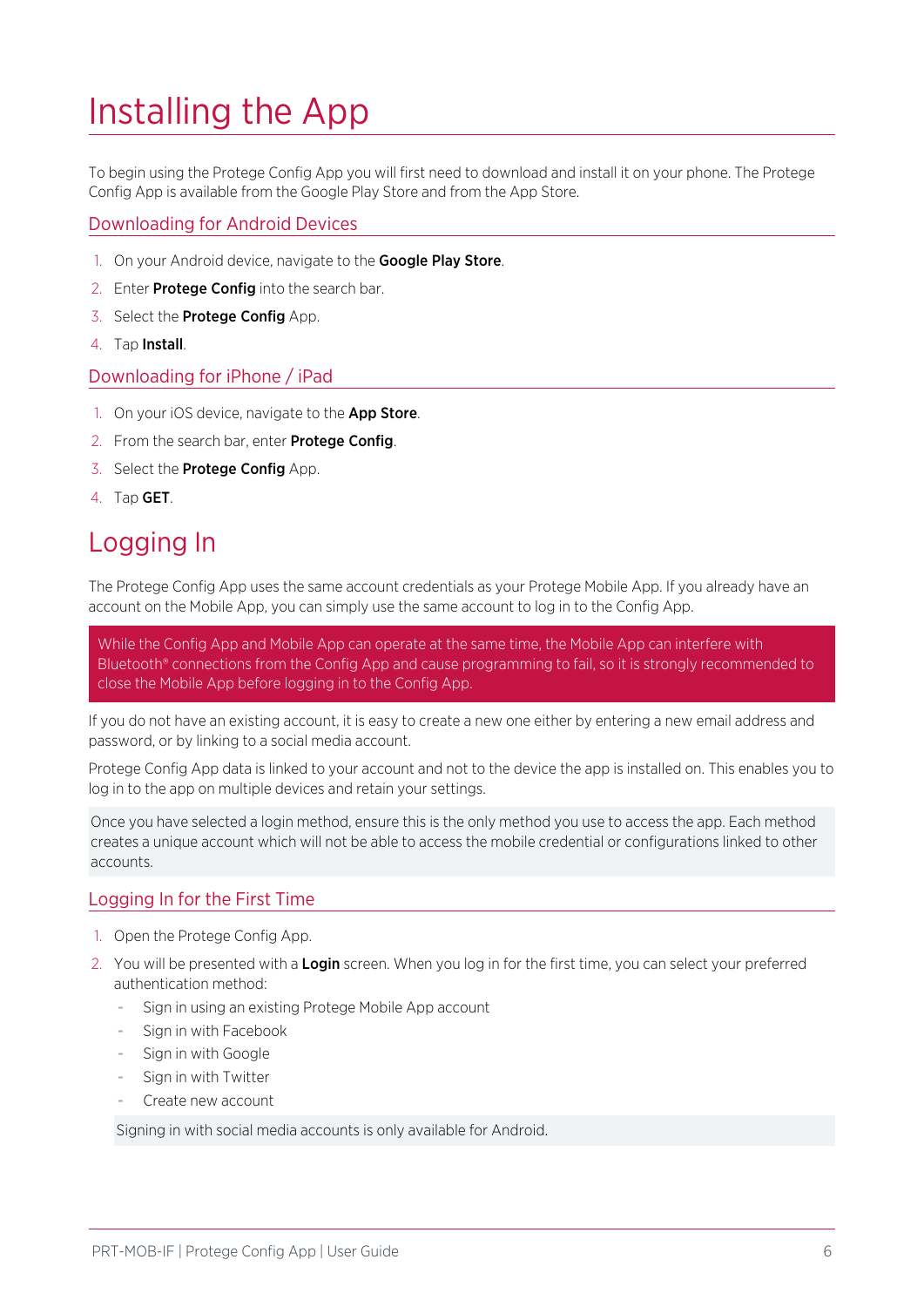- 3. If creating a new account, you will be prompted to create new credentials (username and password) for use with this account. If signing in with social media, you may be asked to enter your credentials, or you may proceed automatically if you are logged in on your device.
- 4. When your login method is accepted, you will be presented with the End-User License Agreement. To continue, read through the agreement and tap **Accept**.

This screen is only displayed after your first login.

- 5. Next you will be prompted to create a PIN for use with this account. Enter a unique four-digit PIN code, then re-enter the same PIN to verify it.
- 6. From the drop-down, select how frequently you would like to be prompted to enter this PIN while using the Config App.

You can edit these settings and your PIN in the future from the Security Settings page.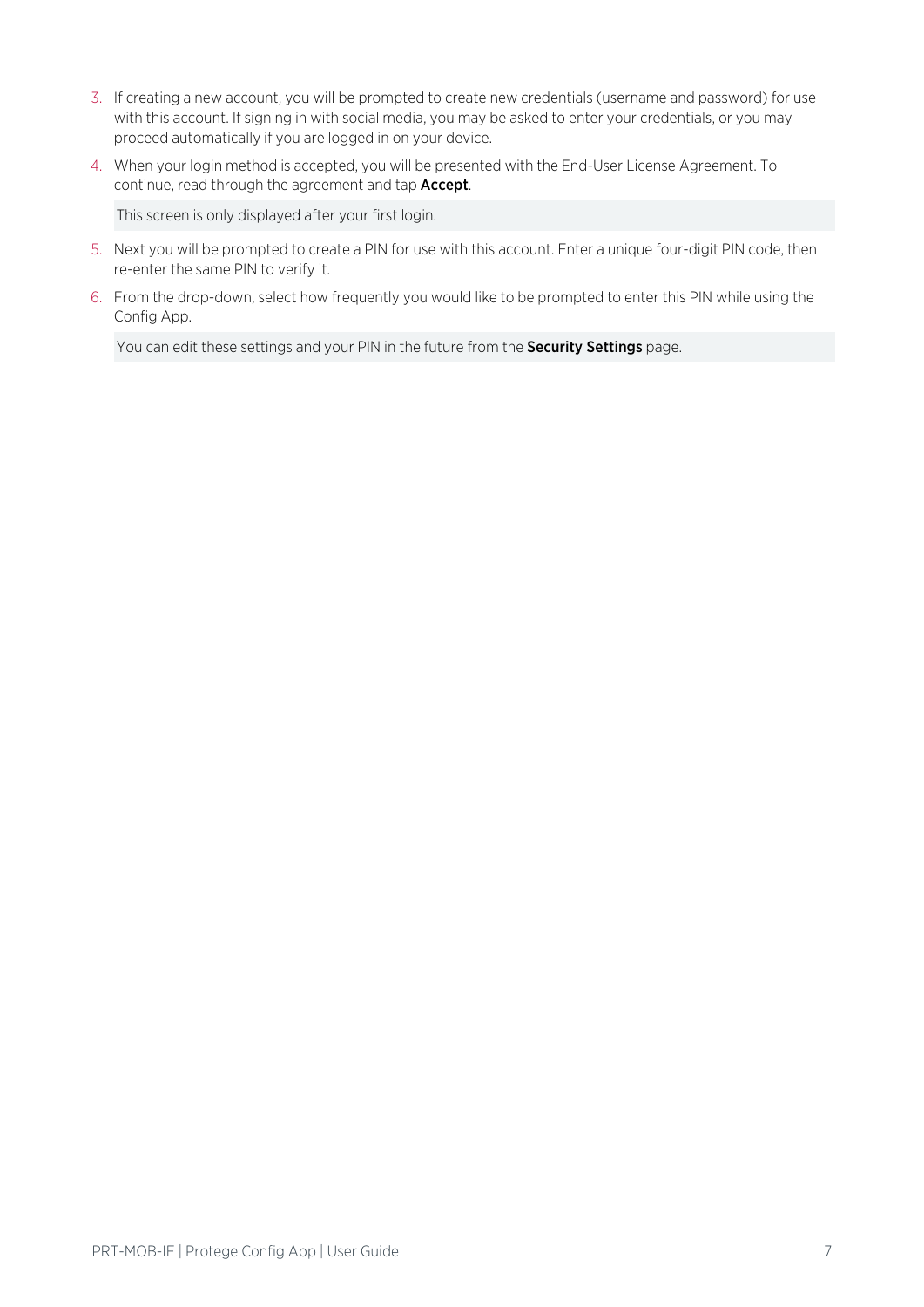# <span id="page-7-0"></span>Config App Navigation and Settings

You can navigate the Config App via the menu in the top left of the app. The following pages are available.

- **Reader Configuration:** All configuration and reader programming is performed through this page.
- Security Settings: Set and change your PIN and the frequency of PIN requests.
- Mobile Credential Settings:
	- View the details of your Mobile Credentials.
	- Set the **Bluetooth Proximity** (read distance for this device).
	- **Scan to Unlock** a reader. This feature transmits your credential to allow convenient testing when programming reader functions, without needing to switch to the Protege Mobile App.
- <span id="page-7-1"></span>Logout: Logs you out of the Config App.

## Reader Configuration

When you first access the reader configuration page you will be prompted to select your Credential Profile. Your profile is automatically assigned to your app account with your mobile credential, based on the issuer of the credential, and typically corresponds to the site or group your credential was allocated to.

<span id="page-7-2"></span>If you do not have a credential profile, contact ICT Customer Services.

## Config Options

A config is a configuration profile consisting of any number of TLV (Type Length Value) settings that provide configuration programming for tSec Readers.

To create a new config, tap the + at the top right. Enter a **Config name** and add one or more TLV settings. Then Save the new config.

Config programming examples are provided later in this document (see [page 13\).](#page-12-0)

- All existing configs are displayed on the **Reader Configuration** page.
- Edit or delete configs by swiping left on the config list, then tapping the **Edit** or **Delete** icon.

**Important:** Many of the available TLV settings contain advanced configuration options that may render a reader unusable if applied incorrectly. Please ensure that you understand these settings and their impact before implementation, or call ICT Technical Support for assistance.

#### TLV Settings

- . Update Key (NFC & Bluetooth): Update the programmed credentials in the reader to match those of the Protege mobile profile.
- **Keyslot:** This setting is used to load custom encryption keys onto the reader. Must be used in conjunction with Credential Type and Credential Format Link settings.

For use of this feature, see AN-269: Configuring a Custom Mobile Credential.

- LED Mode: Choose between normally green, normally blue or dual LED mode.
- **Backlight Level:** Set the brightness of the keypad backlight (if fitted).
- **Device Mode:** Factory default the reader or put it into firmware update mode.

Note: This must be the first TLV in the config.

- Wiegand Style: Select the Bit Length Style the reader will output and define Enforce options.
- 125kHz Formats: Enable/Disable specific 125kHz card types.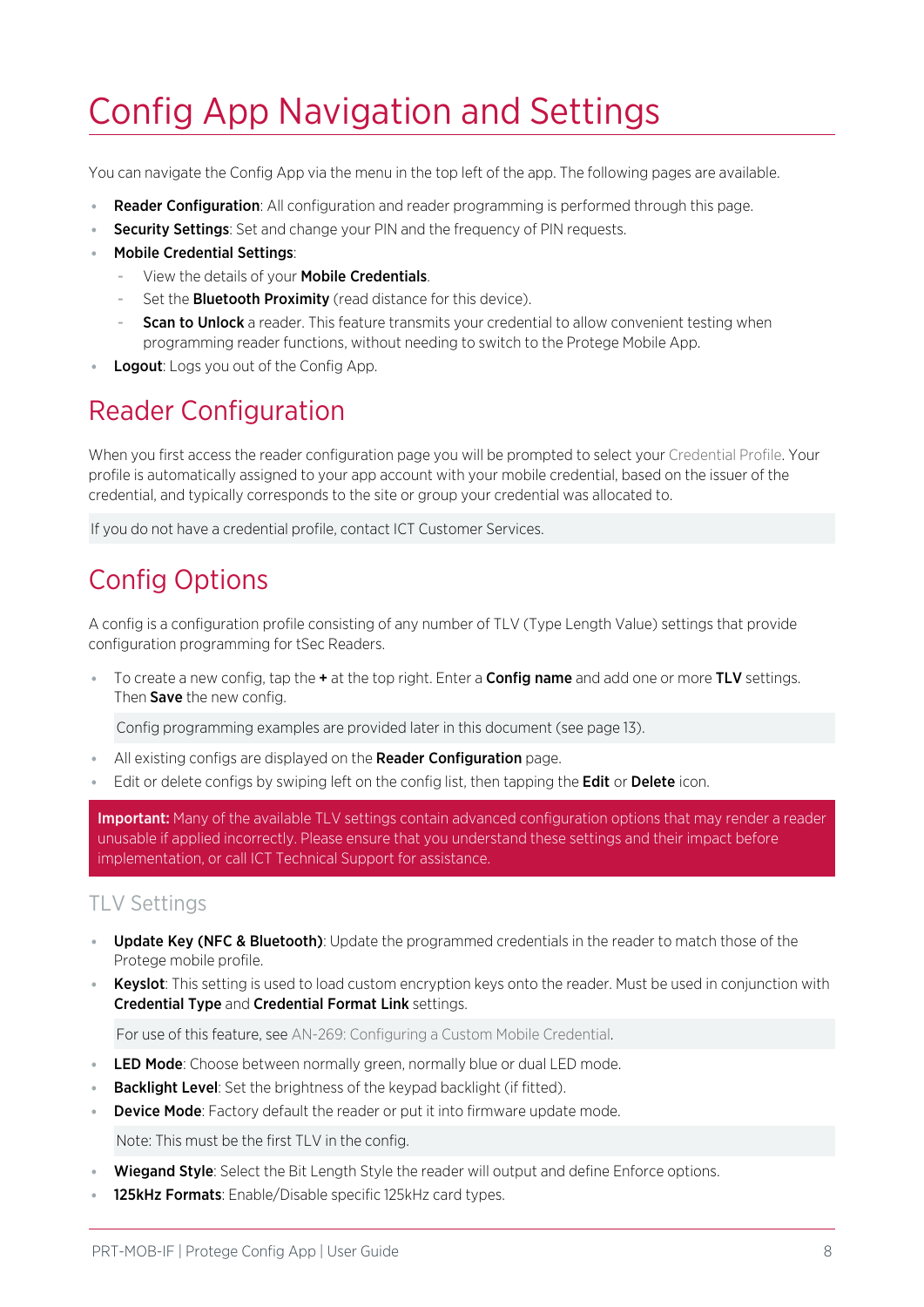- Postech
- HID
- ICT
- GuardtekEm41xx
- PSK

PSK card formats require specific hardware to operate.

Guardall G-ProxII

Guardall G-ProxII card formats require specific hardware to operate.

**Output Mode**: Select Wiegand, ICT smart reader (RS-485) or custom serial (RS-485) output.

The output mode automatically switches to ICT RS-485 if plugged in. Instructions for programming OSDP output mode are below (see [page 13\),](#page-12-1) or see AN-321: Configuring tSec Readers for OSDP Communication.

- **Tamper:** Enable intelligent tamper for detecting readers that have been disconnected.
- Clone Card Options: This is a legacy option that has no effect.
- **Custom RS485 Format:** Configure the output format of data when in custom RS-485 output mode.
	- $% s =$  Site Decimal
	- $%S =$  Site Hex
	- %c = Card Decimal
	- $\%C = Card$  Hex
	- $-$  %e = CSN Decimal
	- $-$  %E = CSN Hex
	- %p = Padded CSN Decimal
	- $%P =$  Padded CSN Hex

For example: "%s:%c" will output 233:4555 for a card with a Site Code of 233 and Card Number of 4555.

Card Settings Lock: Locks access to the card settings.

Before enabling the card settings lock, ensure that there is a key in slot 0. Once the card settings lock has been enabled any further configuration of the reader requires logging in with the correct key matching slot 0. If there is no key in slot 0 when the lock is applied, the reader will no longer be configurable.

Card Settings Lock Login: Reader login which allows access and modification of settings on locked readers.

This requires entry of the key matching slot 0 as noted above.

Access Credentials: Customize the configuration for reading of different types of credentials.

Changing this setting has the potential to render the reader unusable.

**Card Linkages:** Link credential types, custom card formats and encryption keys.

Changing this setting has the potential to render the reader unusable.

- **CSN Reading Mode:** Enable/Disable reading of CSN for MIFARE, DESFire, and other NFC cards.
	- Enable CSN reading for all ISO14443a3 capable cards (e.g. MIFARE)
	- Enable CSN reading for all ISO14443a4 capable cards (e.g. DESFire)
	- Optionally reverse either of the CSN readings
	- ISO15693 capable cards are no longer supported

CSN will only be sent from the reader if the card cannot be read using any of the configured credentials.

**PSK Decryption**: Enable the reader to read Kantech, Tecom or Motorola cards for PSK capable readers.

PSK card formats require specific hardware to operate.

Keypad Output Format: Choose the format that the keypad input will use.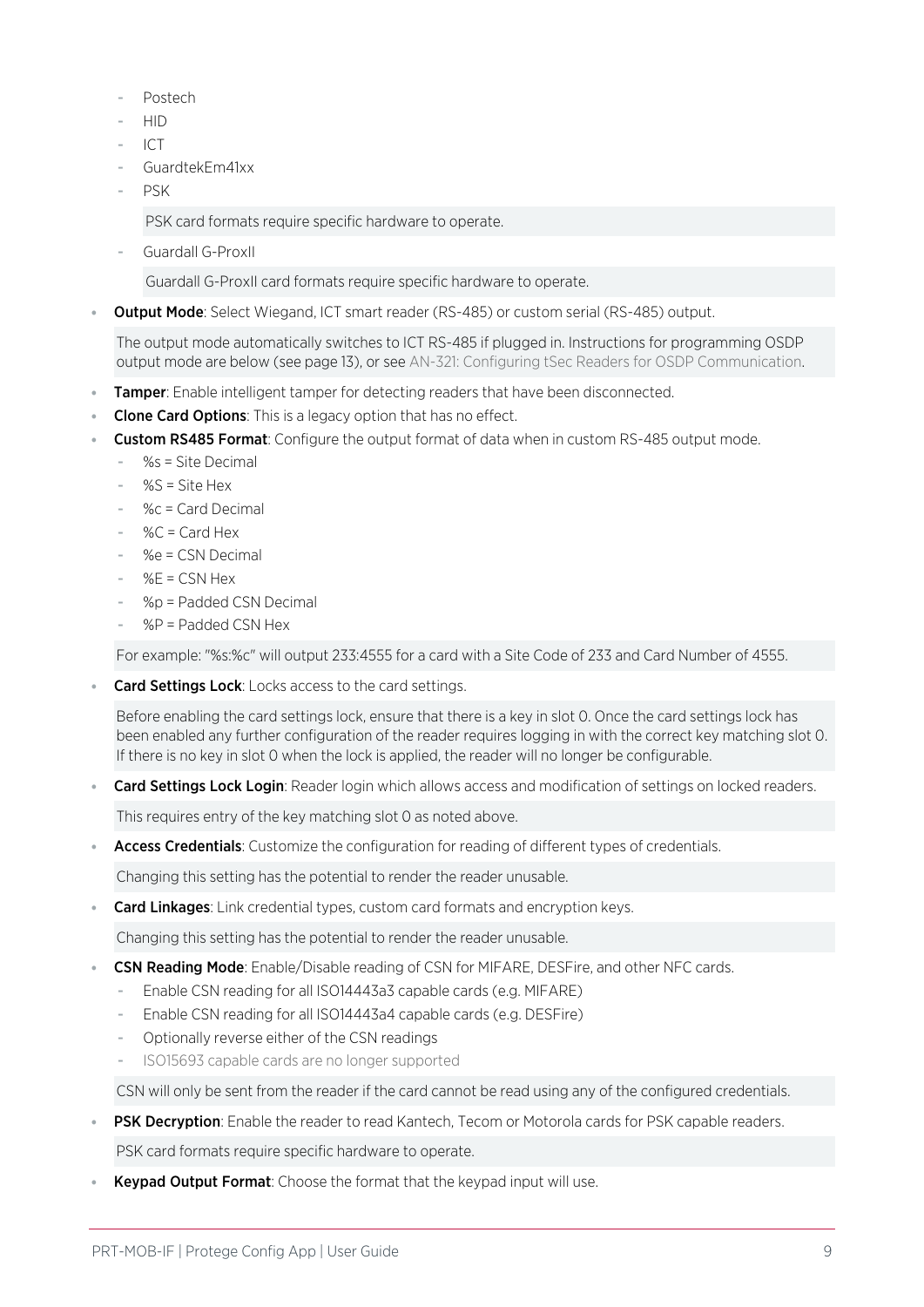- Low Frequency Flags: Enable/Disable reading of legacy HID low frequency formats.
- **Custom Card Format Slots**: Allows the entry of a custom format string which describes how to interpret data from the card being read.

Changing this setting has the potential to render the reader unusable.

**ISO14443 Modulation and Gain:** Customize modulation and gain settings as required.

Changing this setting has the potential to stop the reader from reading all cards, including programming cards.

LED Color Settings: The reader has an internal palette of 16 configurable colors. The Index in the color settings refers to a slot number in the palette. For example, the reader normally uses slots 5 and 11 to show Unlocked (green) and Locked (blue) respectively. The other slots in the palette are used for other functions (for example, to indicate area state, function codes, two factor authentication required).

See below for a programming example using LED color configuration (see [page 14\)](#page-13-1).

- **BLE TX Power:** This is a legacy option that has no effect.
- Wiegand Site Code: Configure the site code sent with keypad input when in 26 bit and 36 bit keypad output formats.
- **Bluetooth Reader Range**: Configure the distance for the mobile app to attempt to unlock the door.

This setting is a percentage (100% by default) so setting at 200 will cause the app to open the door from approximately double the range.

- **Reread Mode**: Allow the reader to continuously reread a card that is kept within range. The reader can also be set to silently reread the card. This option can be used with the PRX-TSEC-XCDH card holder cover.
- **Smart Serial Address**: Set the address configuration for ICT smart reader RS-485 and smart serial.
- Uart Configuration: Set the baud rate and other settings of the RS-485 for compatibility with third-party systems.
- **Hex:** An open field for entering a hex code to program a custom TLV.

This setting requires high level understanding of TLV programming and should not be used unless directed by documentation or the ICT Technical Support team. This setting has the potential to render a reader unusable.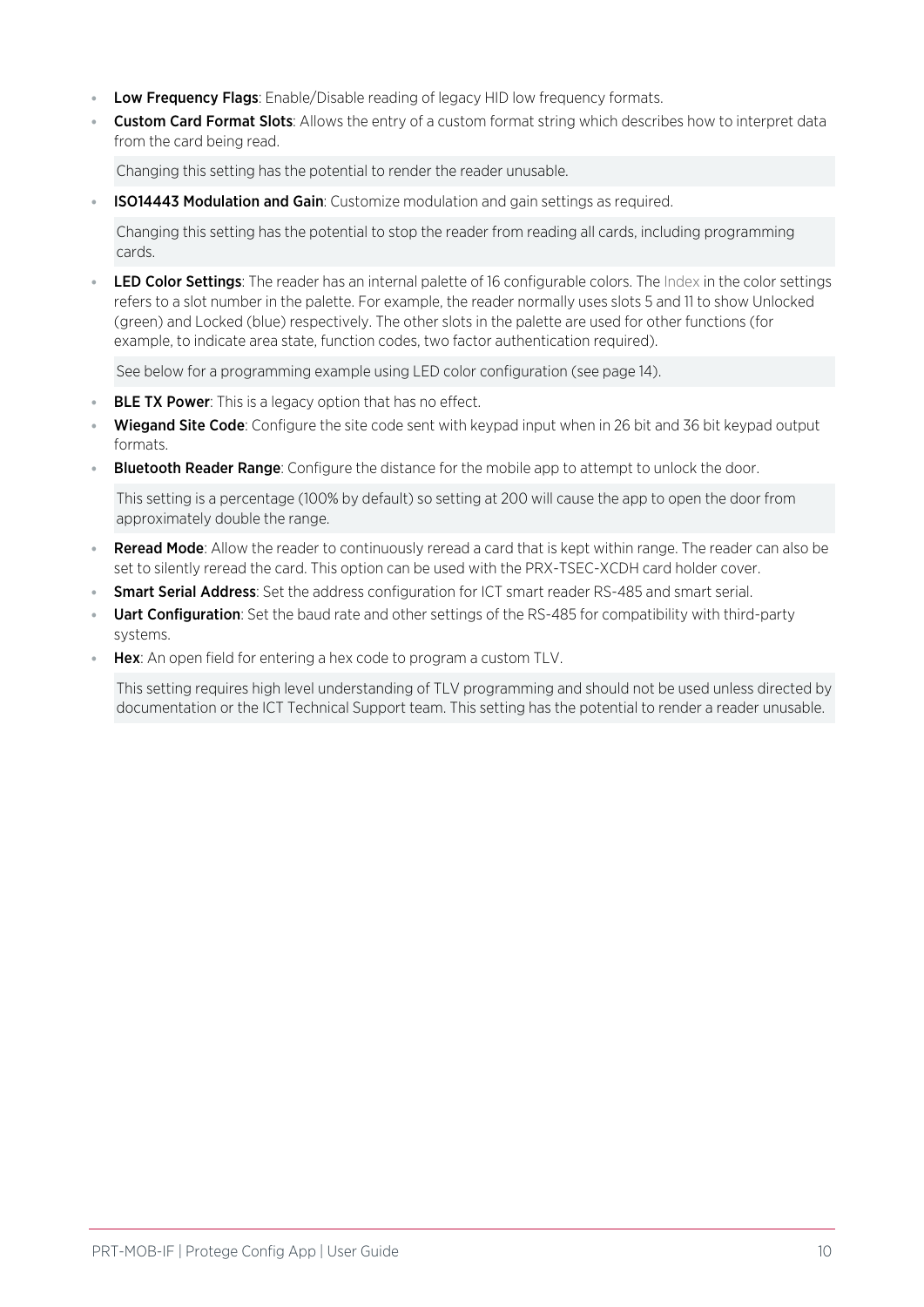## <span id="page-10-0"></span>Programming a tSec Reader

Once the required reader config is available in the Config App, it can be applied to individual readers via Bluetooth® communication.

tSec Readers can only be programmed within 2 minutes of startup. In order to program the reader you will need to disconnect power and complete programming within 2 minutes of powering up.

#### To program a tSec Reader using the Protege Config App

- 1. Activate Bluetooth<sup>®</sup> on your device.
- 2. In the Config App, navigate to the Reader Configuration page and select the appropriate Credential Profile.
- 3. Tap the required config to apply to the reader. The selected config will be marked as ACTIVE.
- 4. Power cycle the reader that requires programming. The following steps must be completed in the next 2 minutes.
- 5. To apply the selected config to the nearest reader, place the device with the app close to the reader and tap Scan Closest.
	- The app should display Connecting to reader \_R<SERIALNUMBER>. If there is no response, the device may need to be closer to the reader.
	- When programming is successful, the app will display the message Configuration of  $R$ <SERIALNUMBER> successful and the reader will beep several times quickly and then restart.
	- If a power cycle is required, the app will display the message Failed to configure \_R<SERIALNUMBER>. Configuration timeout. Please restart the reader.
- 6. To view and select from a list of nearby readers, tap Select Reader.
	- If the reader is compatible, its **Broadcast Address** ( $R$ <SERIALNUMBER>) will be displayed in the list.
	- If only the reader model is displayed, this reader cannot be configured using the app.
	- The number to the right identifies the decibel response. The smaller the value (i.e. the closer to zero), the nearer the reader is to the device.

The **Bluetooth Proximity** setting in **Mobile Credential Settings** can be adjusted to exclude readers that are further away.

- 7. Identify the appropriate reader and tap Apply.
	- The app should display Connecting to reader \_R<SERIALNUMBER>.
	- When programming is successful, the app will display the message Configuration of  $R$ <SERIALNUMBER> successful and the reader will beep several times quickly and then restart.
	- If a power cycle is required, the app will display the message Failed to configure \_R<SERIALNUMBER>. Configuration timeout. Please restart the reader.
	- If the reader is not compatible, the app will display the message Failed to configure <READER>. Reader disconnected.

### <span id="page-10-1"></span>Failed Programming

Sometimes reader programming can fail. This may occur because of Bluetooth® connection interference, such as from the Mobile App, invalid config programming, or incorrect reader firmware.

If programming is unsuccessful, the reader will respond with **3 long beeps** (as opposed to the 4 short beeps when programming is completed successfully), and then restart.

If reader programming fails you should attempt to apply the config to the reader again, as the failure may have been caused by temporary interference.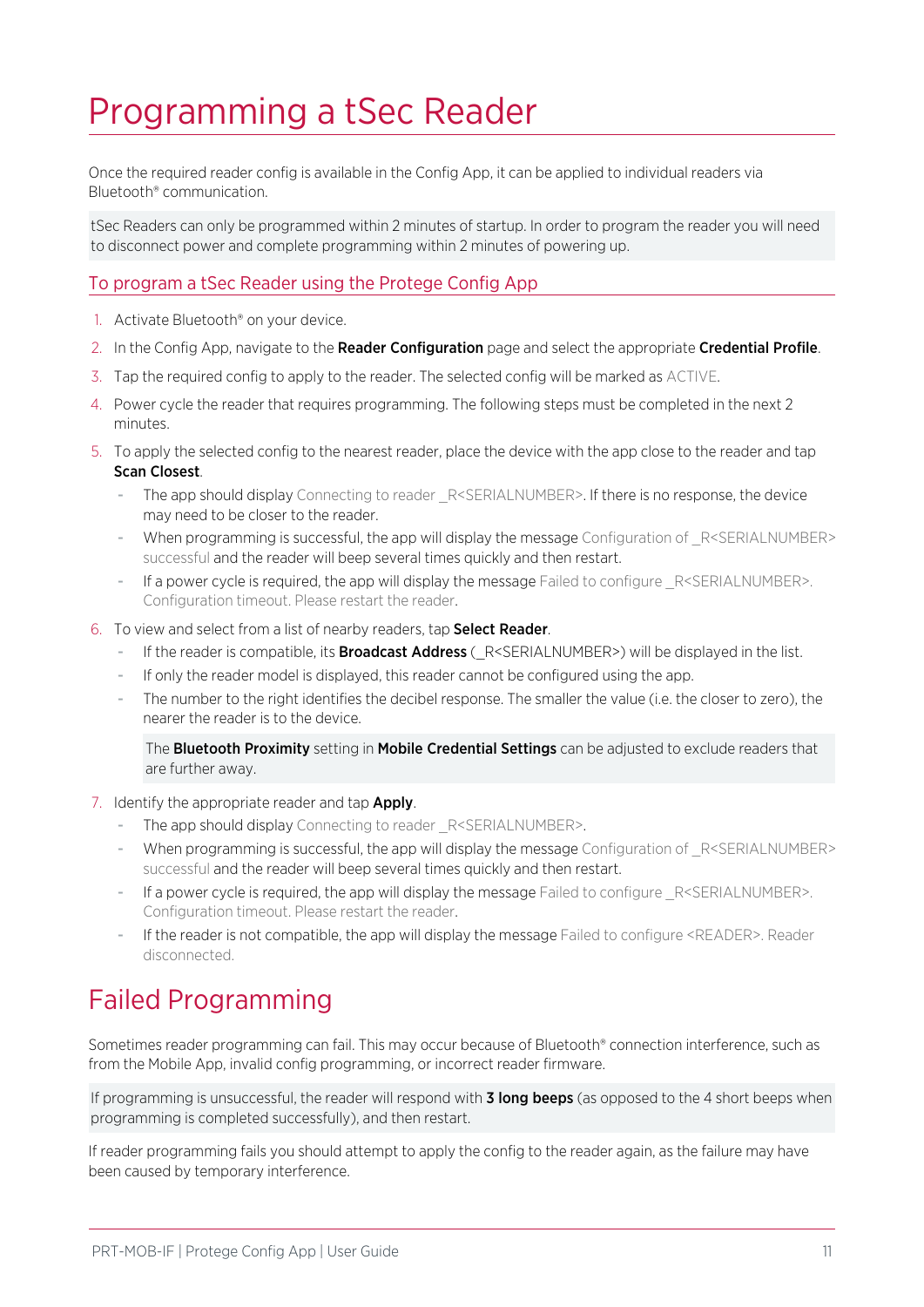If the reader continues to reject the programming, attempt to apply a previously applied config. Depending on the outcome, the new config may need to be checked or firmware may need to be updated. Previous programming may also need to be reapplied if there is a chance that earlier programming was unsuccessful.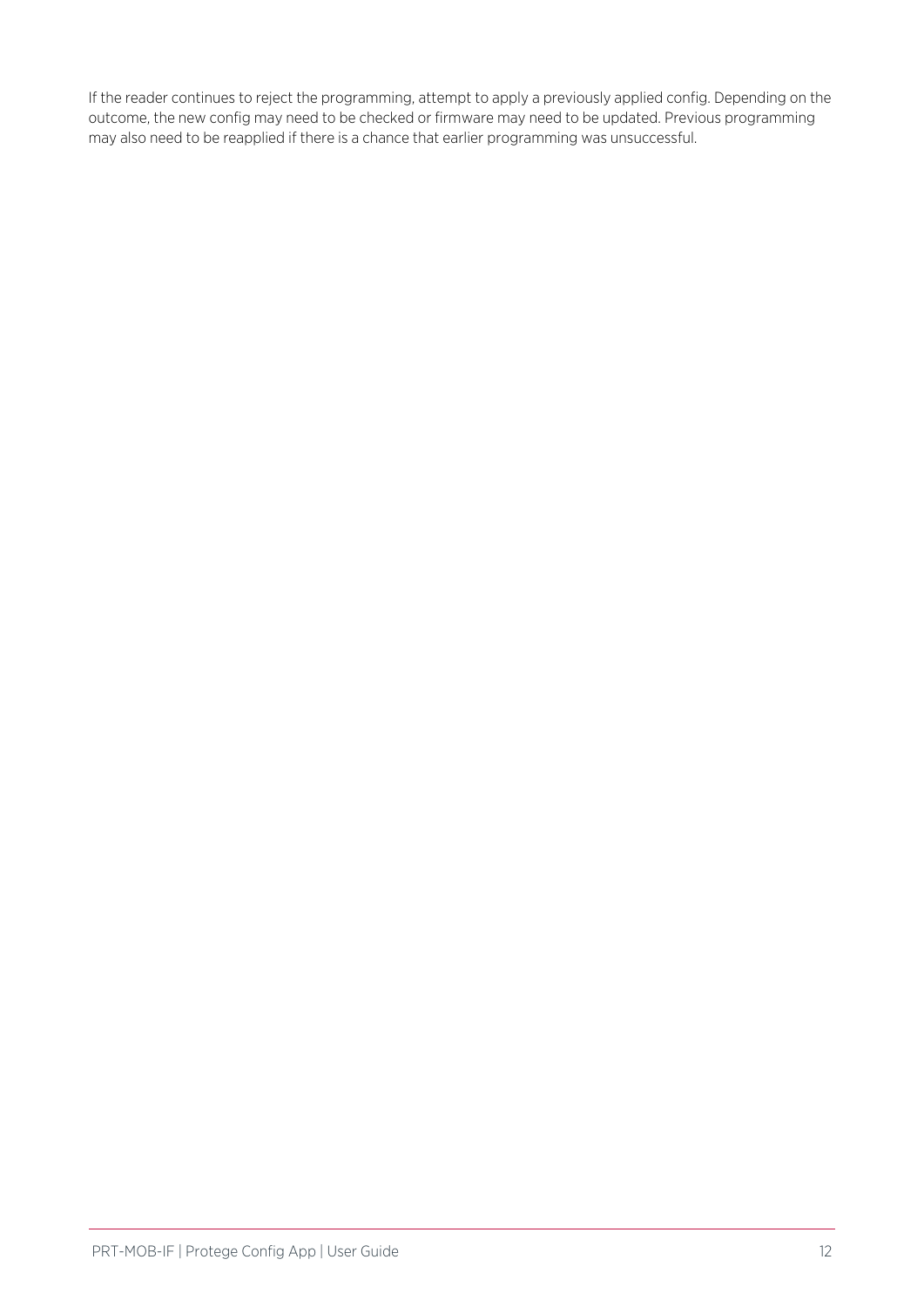# <span id="page-12-0"></span>Config Programming Examples

<span id="page-12-1"></span>The following examples illustrate programming some common tSec Reader configuration requirements, using the Config App.

## Config Example: Enable OSDP

The following programming example demonstrates how to create a config that enables the tSec Reader to use the OSDP communication protocol.

- 1. Log in to the Protege Config App, using your app account.
- 2. Select your Credential Profile.
- 3. Add a new Reader Configuration called OSDP Output Mode.
- 4. Tap the **Add TLV** dropdown and select the **Hex** option.
- 5. In the Hex field, enter the OSDP output mode hex code 0B0104, then tap Save.

You can now apply the configuration to the required reader(s). Power cycle the reader and select and apply your new OSDP Output Mode config within two minutes of startup.

<span id="page-12-2"></span>For more information on configuring OSDP, see AN-321: Configuring tSec Readers for OSDP Communication.

### Config Example: ISO14443 Gain for EV2 Tags

To read DESFire EV2 tags, the ISO14443 gain should be set to 6. Some tSec Reader firmware versions do not contain the required ISO14443 gain configuration by default, so it is necessary to program the configuration.

- 1. Log in to the Protege Config App, using your app account.
- 2. Select your Credential Profile.
- 3. Add a new Reader Configuration called ISO14443 Gain for EV2 Tags.
- 4. Tap the **Add TLV** dropdown and select the **Hex** option.
- 5. In the Hex field, enter the ISO14443 Gain 6 Hex code 180106, then tap Save.

<span id="page-12-3"></span>You can now apply the configuration to the required reader(s). Power cycle the reader and select and apply your new ISO14443 Gain for EV2 Tags config within two minutes of startup.

### Config Example: Set Wiegand Output Mode

To configure the reader to output Wiegand data:

- 1. Log in to the Protege Config App, using your app account.
- 2. Select your Credential Profile.
- 3. Add a new Reader Configuration called Wiegand Output Mode.
- 4. Tap the **Add TLV** dropdown and select the **Output Mode** option.
- 5. Set the **Output Mode** to Wiegand Output, then tap Save.

You can now apply the configuration to the required reader(s). Power cycle the reader and select and apply your new Wiegand Output Mode config within two minutes of startup.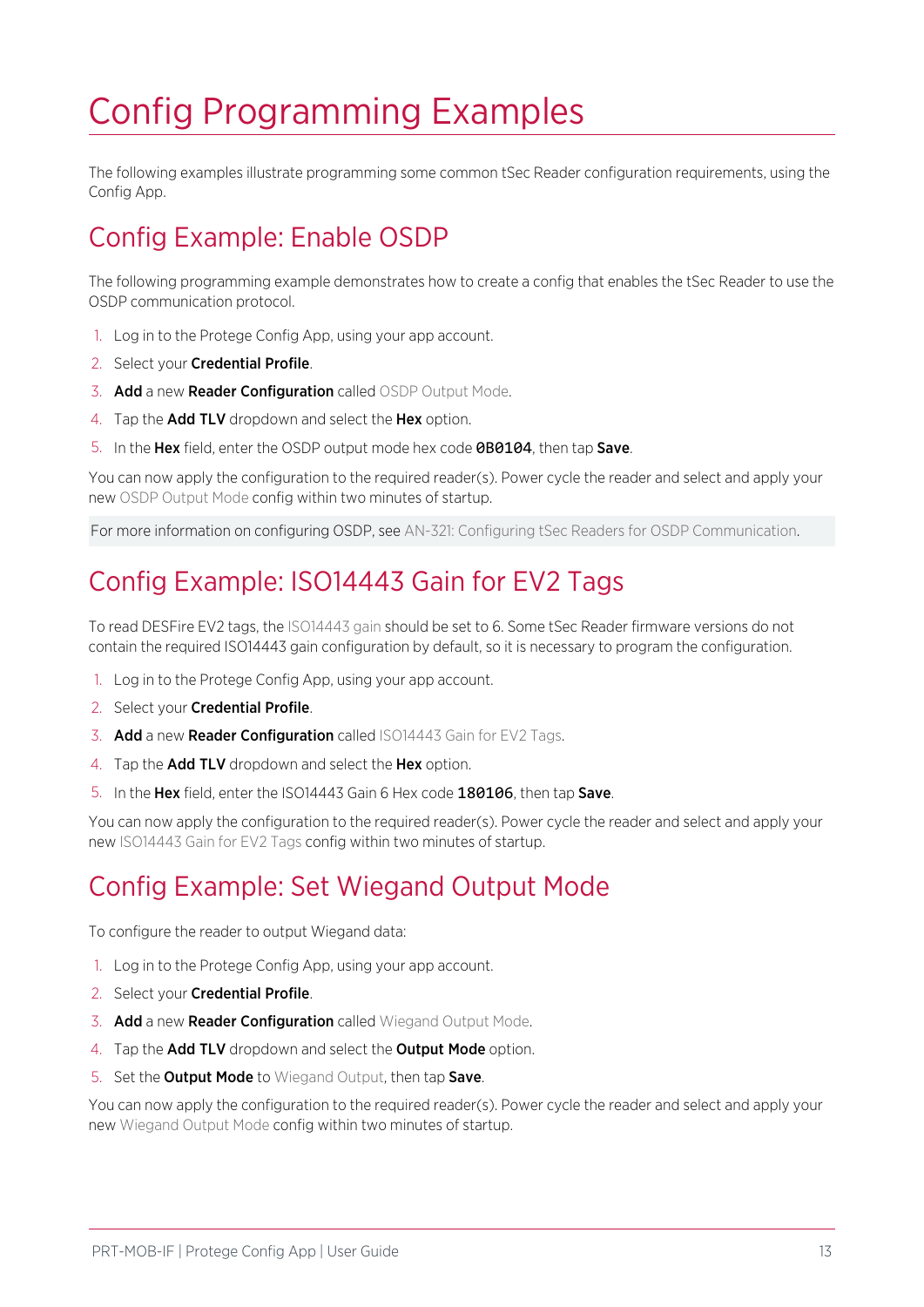## <span id="page-13-0"></span>Config Example: Enable Dual LED Mode

By default tSec Readers operate in single LED mode (when wired in Wiegand configuration). To enable dual LED mode, you need to change its configuration.

- 1. Log in to the Protege Config App, using your app account.
- 2. Select your **Credential Profile**.
- 3. Add a new Reader Configuration called Dual LED Mode.
- 4. Tap the Add TLV dropdown and select the LED Mode option.
- 5. Set the LED Mode to Dual, then tap Save.

<span id="page-13-1"></span>You can now apply the configuration to the required reader(s). Power cycle the reader and select and apply your new Dual LED Mode config within two minutes of startup.

#### Config Example: LED Colors

The following programming example demonstrates how to create a config that changes the LED colors displayed by the tSec Reader to indicate when a door is locked or unlocked.

- 1. In the Config App, navigate to the Reader Configuration page and select the appropriate Credential Profile.
- 2. Tap the  $+$  icon (top right) to create a new config. Give the config a **Name**.
- 3. Tap **Add TLV** to open the dropdown.
- 4. Select LED Color Setting and tap OK.
- 5. Tap on the Color field to display color details. Select a color by tapping (not dragging) on the color picker. Alternatively, you can type a color code into the field below the color picker. Tap the **Arrow** icon to switch between Hex, RGB and HSL color codes.

Note that the color displayed by the tSec Reader LEDs will not perfectly match the screen of your device.

- 6. Tap on the Index field to enter an index number. Each index corresponds to a particular function of the tSec Reader. In this case, select 5, which represents the Door Unlocked function.
- 7. Tap Save.
- 8. Add another TLV with the LED Color Setting option. Select another color as required.
- 9. Set the **Index** to 11, corresponding to the Door Locked function. Tap **Save**.
- 10. Tap Save again to save the config.

You can now apply the configuration to the required reader(s). Power cycle the reader and select and apply your new LED configurations within two minutes of startup.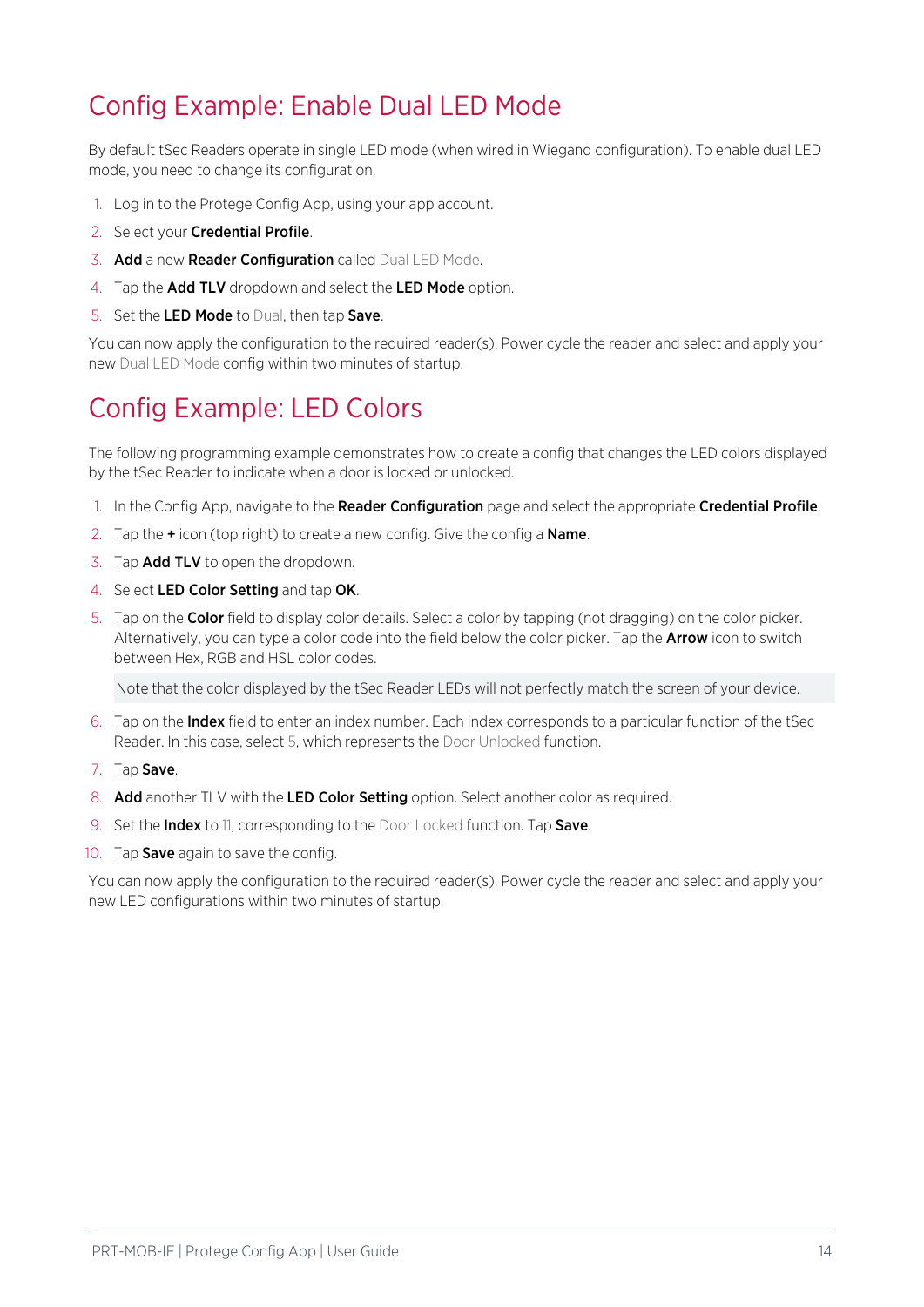# <span id="page-14-0"></span>Disclaimer and Warranty

Disclaimer: Whilst every effort has been made to ensure accuracy in the representation of this product, neither Integrated Control Technology Ltd nor its employees shall be liable under any circumstances to any party in respect of decisions or actions they may make as a result of using this information. In accordance with the ICT policy of enhanced development, design and specifications are subject to change without notice.

For warranty information, see our Standard Product [Warranty.](https://www.ict.co/Standard-Product-Warranty)